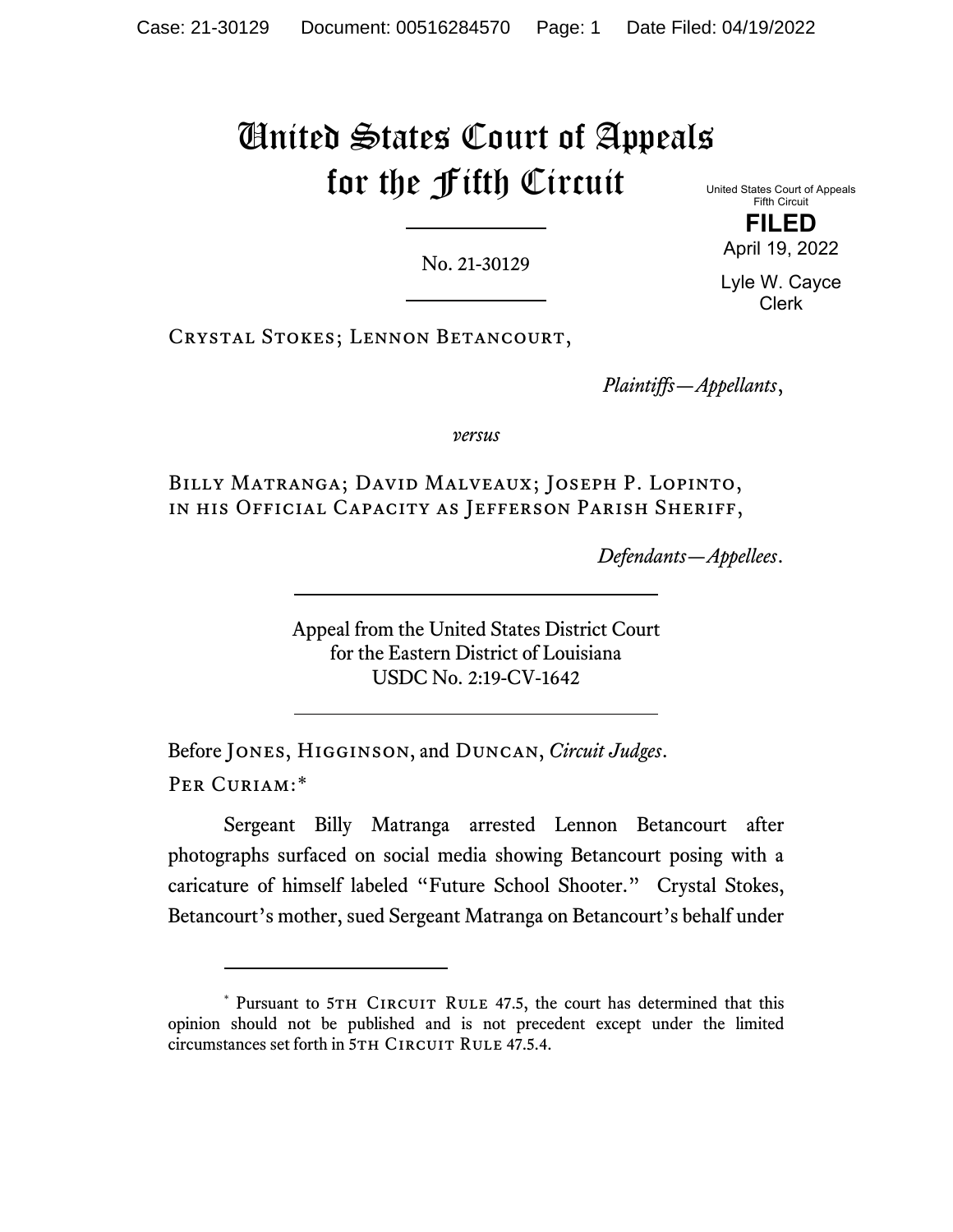42 U.S.C. § 1983 for arresting him without probable cause. The district court granted summary judgment for Sergeant Matranga on various grounds, including that he is entitled to qualified immunity. For the following reasons, we AFFIRM.

# **Background**

Sergeant Billy Matranga worked as the campus police officer for Grace King High School. On the morning of February 22, 2018, the school principal called Sergeant Matranga to her office and showed him photographs of Lennon Betancourt posing with a caricature of himself drawn on a whiteboard with the words "Future School Shooter" written above it. The principal also told Sergeant Matranga that someone had posted the photograph on social media. Unsurprisingly, the photograph sparked concern in the community and many parents called the school about taking their kids out of school. Moreover, at some point, the media developed interest in the photographs.

Another school administrator had summoned Betancourt to the principal's office. Shortly after conferring with the principal, Sergeant Matranga restrained Betancourt with handcuffs and took him to the police station to interview him about the photographs. Sergeant Matranga placed Betancourt in a holding cell while another officer contacted Betancourt's mother, Crystal Stokes. With Stokes present, Sergeant Matranga questioned Betancourt about the photographs.

During the interview, Betancourt told Sergeant Matranga about the circumstances behind the photograph. The day before, Betancourt's health teacher had led a discussion about a series of school shootings. At one point, the teacher told students that the stereotypical school shooter was a white male. Other students started making jokes about Betancourt being the only student in the class that fit the teacher's description. For example, some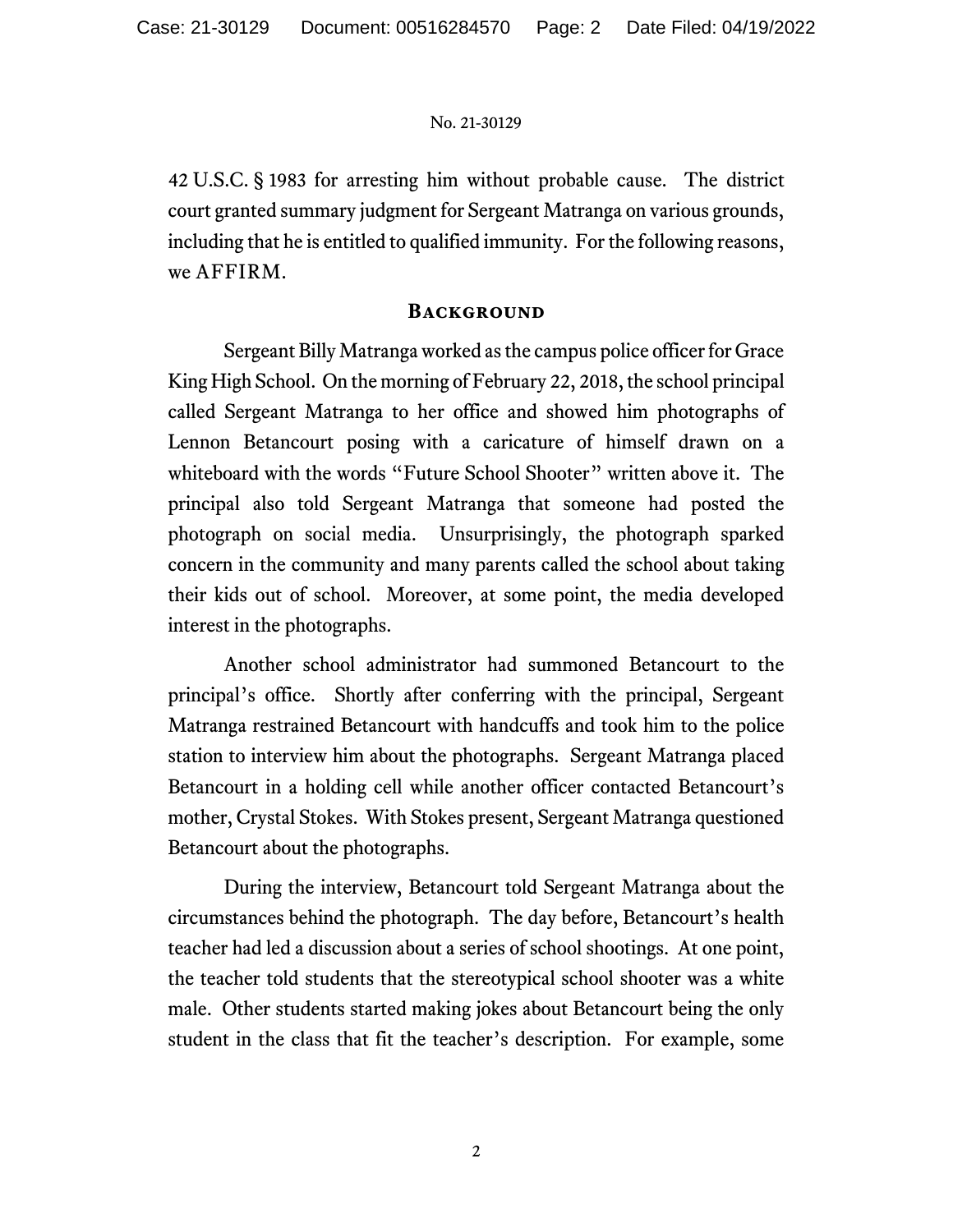students, in jest, asked Betancourt to spare them from being shot. Another student went to the front of the classroom and sketched a caricature of Betancourt on the whiteboard and wrote the words "Future School Shooter" above it. Acquiescing in the other students' jokes, Betancourt went around the room giving fist bumps to students in response to their pretend pleas to spare them and also posed for a photograph with the caricature. Sergeant Matranga also interviewed the student that drew the caricature and that student largely confirmed Betancourt's description of what happened.

Notwithstanding Betancourt's explanation, Sergeant Matranga formally arrested Betancourt for violating Louisiana's criminal terrorizing statute[.1](#page-2-0) Sergeant Matranga then transported Betancourt to a juvenile detention facility, where Betancourt spent the night. In the report describing the reasons for arresting Betancourt, Sergeant Matranga noted that Betancourt had given "a voluntary statement with his mother's presence admitting to knowing he was being photographed and posted to social media, creating terror in the school, students, faculty, staff and parents."

The next day, the juvenile court released Betancourt, but only on the condition that he remain in his home and wear an electronic ankle bracelet monitoring device. The district attorney filed a petition in juvenile court charging Betancourt with committing the crime of terrorizing, but it was later dismissed.

<span id="page-2-0"></span><sup>&</sup>lt;sup>1</sup> La. R.S. § 14:10.1 ("Terrorizing is the intentional communication of information that the commission of a crime of violence is imminent or in progress or that a circumstance dangerous to human life exists or is about to exist, with the intent of causing members of the general public to be in sustained fear for their safety; or causing evacuation of a building, a public structure, or a facility of transportation; or causing other serious disruption to the general public.").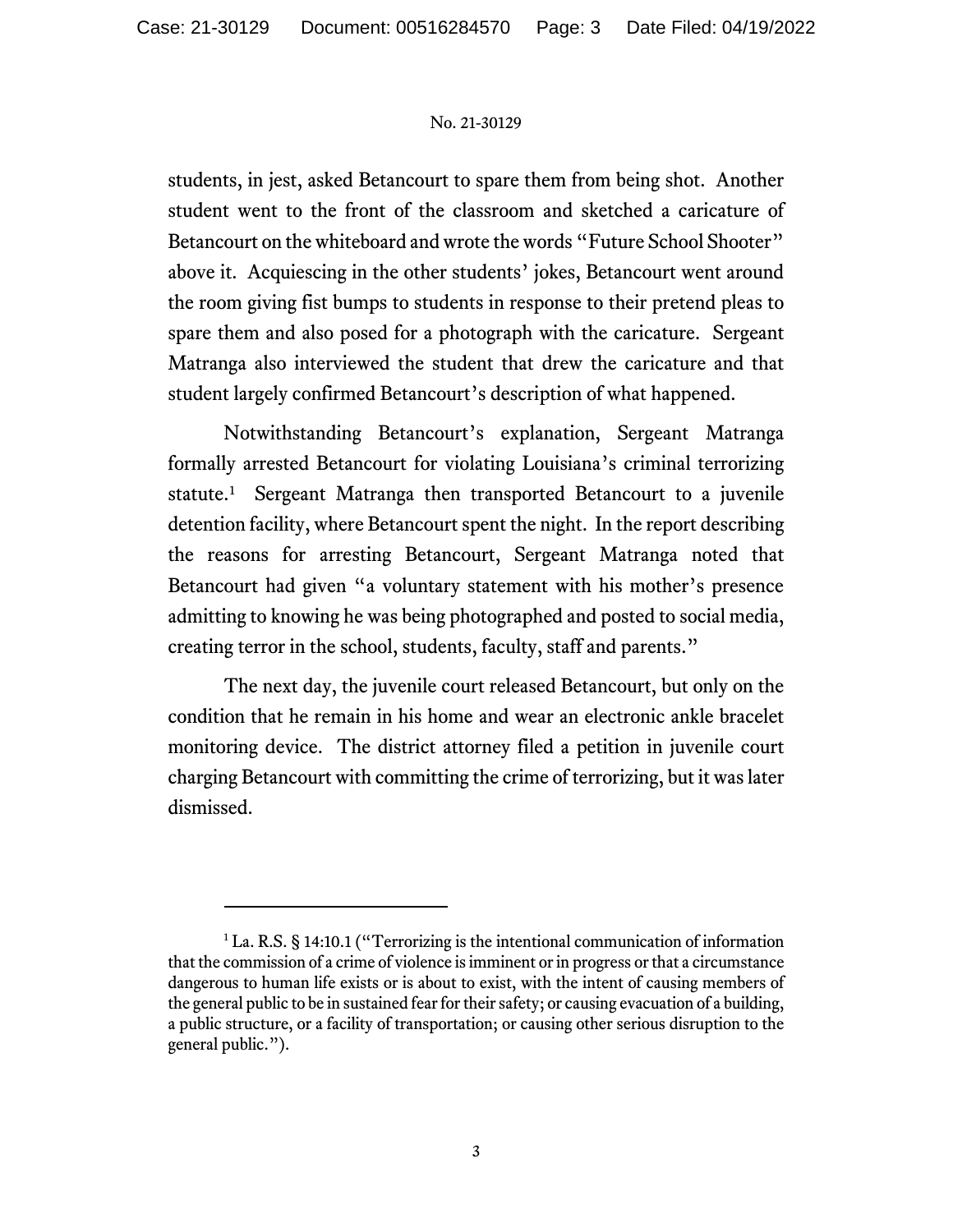Stokes, on Betancourt's behalf, brought this lawsuit raising claims under 42 U.S.C. § 1983 for alleged violations of the First, Fourth, Fifth, Eighth, and Fourteenth Amendments, as well as a host of state law claims, against a variety of defendants.[2](#page-3-0) During the course of litigation, Stokes settled all claims except those against Sergeant Matranga, his supervisor, and his employer.

At the summary judgment stage, the district court dismissed all remaining claims. Regarding the Fourth Amendment claim against Sergeant Matranga, the district court concluded that Sergeant Matranga had probable cause for both arrests and that, even so, he is entitled to qualified immunity. As to the malicious prosecution claim against Sergeant Matranga, the district court concluded that Betancourt could not show any malice on Sergeant Matranga's part and that, as a result, the claim failed.Betancourt appealed, challenging the district court's order only insofar as it granted summary judgment on the claims against Sergeant Matranga.

# **Standard of Review**

This court reviews the district court's decision to grant summary judgment de novo. *Hyatt v. Thomas*, 843 F.3d 172, 176-77 (5th Cir. 2016) (citation omitted). A court grants summary judgment if "the movant shows that there is no genuine dispute as to any material fact and the movant is entitled to judgment as a matter of law." FED. R. CIV. P.  $56(a)$ . A genuine dispute of material fact exists when "the evidence is such that a reasonable jury could return a verdict for the nonmoving party." *Anderson v. Liberty Lobby, Inc.*, 477 U.S. 242, 248, 106 S. Ct. 2505, 2510 (1986). In determining

<span id="page-3-0"></span><sup>&</sup>lt;sup>2</sup> After Betancourt turned eighteen, he formally joined this lawsuit as a co-plaintiff to pursue his own claims. As a result, Stokes likely does not retain any independent interest in the litigation.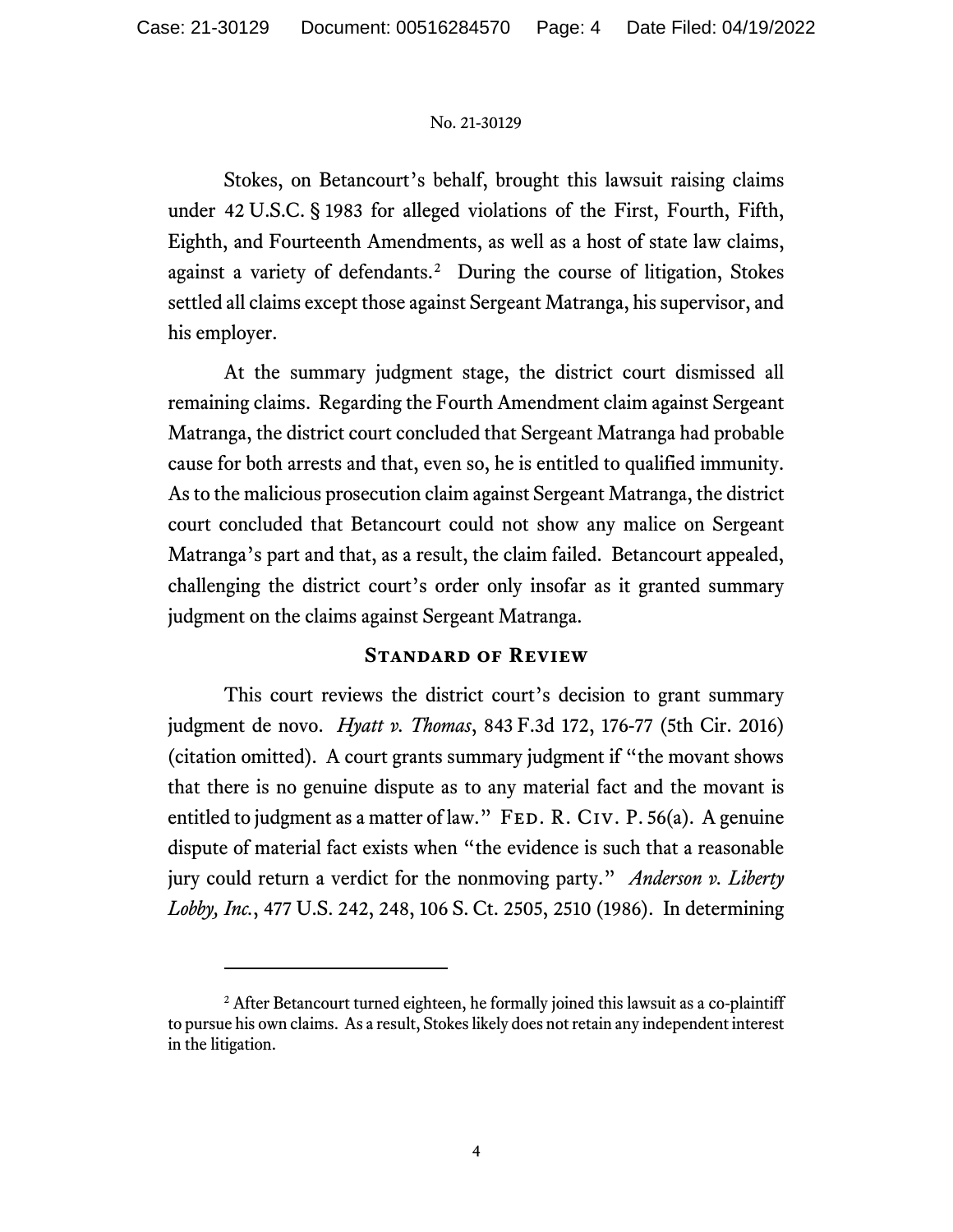whether a genuine dispute of material fact exists, the court views "all facts and evidence in the light most favorable to [the nonmovant] and draw[s] all reasonable inferences in [the nonmovant's] favor." *Voss v. Goode*, 954 F.3d 234, 237 (5th Cir. 2020) (citation omitted).

# **Discussion**

On appeal, Betancourt advances two arguments.<sup>[3](#page-4-0)</sup> First, he argues that Sergeant Matranga violated his Fourth Amendment rights by twice arresting him without probable cause. [4](#page-4-1) Second, he argues that Sergeant Matranga is not entitled to qualified immunity. We need not determine whether Sergeant Matranga had probable cause to arrest Betancourt because we conclude that Sergeant Matranga is nevertheless entitled to qualified immunity.

To overcome Sergeant Matranga's qualified immunity defense, Betancourt must show that Sergeant Matranga's conduct (1) violated a constitutional right and (2) that "the right at issue was 'clearly established' at the time of [the] alleged misconduct." *Pearson v. Callahan*, 555 U.S. 223, 232, 129 S. Ct. 808, 816 (2009) (quotation omitted). Courts may address either prong in the qualified immunity analysis or both. *Id.* at 236. Here, we conclude that Sergeant Matranga is entitled to qualified immunity because his actions did not violate "clearly established" law.

The Fourth Amendment protects the "right of the people to be secure in their persons, houses, papers, and effects, against unreasonable searches and seizures." U.S. CONST. amend. IV. "[A]rrests are 'seizures' of

<span id="page-4-0"></span><sup>&</sup>lt;sup>3</sup> Betancourt also appears to argue that the district court erred in dismissing his malicious prosecution claim, but he does not explain his position and does not cite a single legal authority. Thus, that argument is waived for inadequate briefing. FED. R. APP. P. 28(a)(8)(A); *United States v. Stalnaker*, 571 F.3d 428, 439-40 (5th Cir. 2009).

<span id="page-4-1"></span><sup>&</sup>lt;sup>4</sup> The court assumes, without deciding, that Sergeant Matranga did in fact "arrest" Betancourt when Sergeant Matranga restrained him and took him to the police station.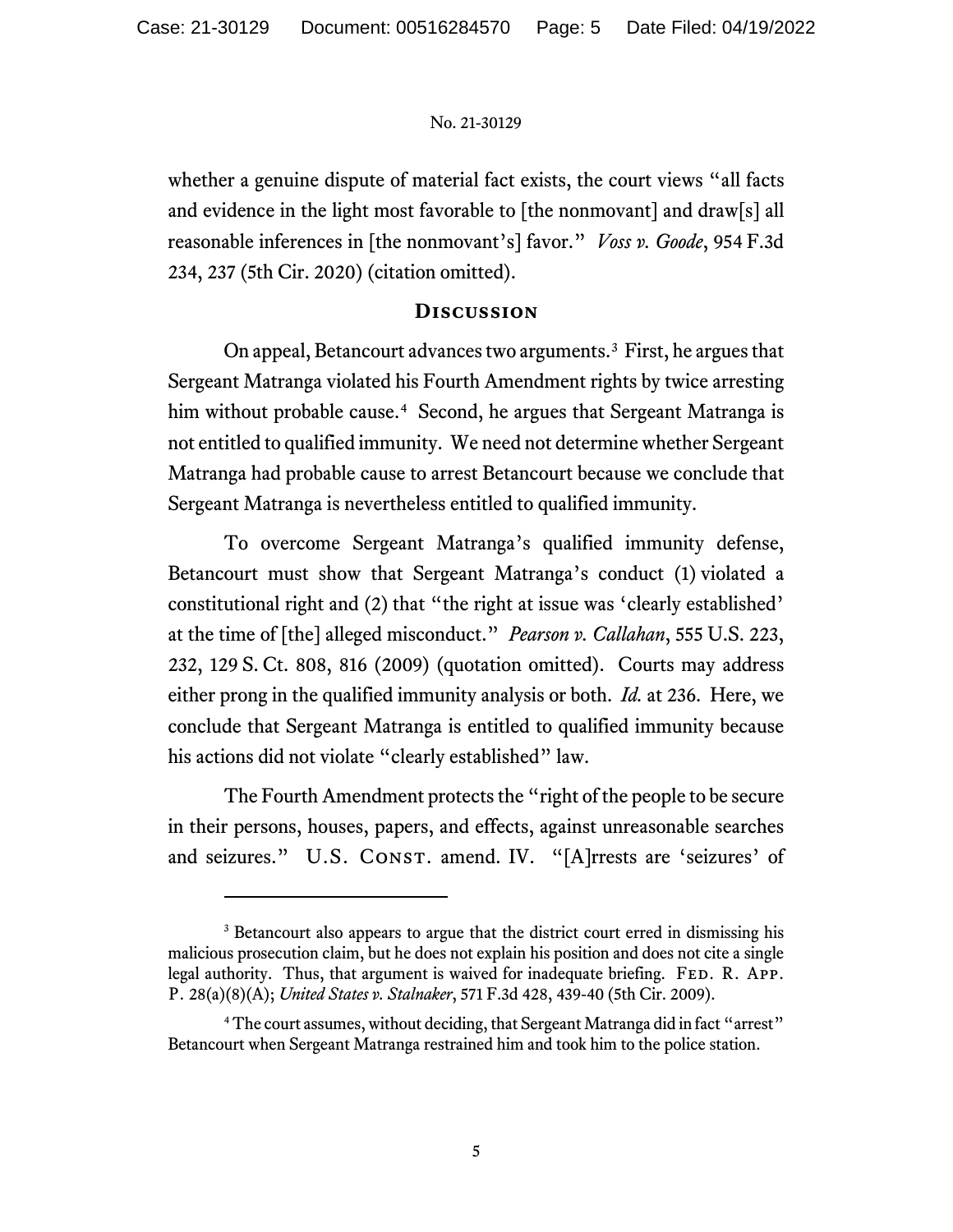'persons'" and, therefore, "must be reasonable under the circumstances" to comply with the Fourth Amendment. *District of Columbia v. Wesby*, --- U.S. - ---, 138 S. Ct. 577, 585 (2018). A warrantless arrest is reasonable if the officer has "probable cause to believe that a criminal offense has been... committed." *Devenpeck v. Alford*, 543 U.S. 146, 152, 125 S. Ct. 588, 593 (2004) (citations omitted).

Even if an officer makes a warrantless arrest without probable cause, qualified immunity immunizes the officer from suit unless that "officer had fair notice that [his] conduct was unlawful." *Brosseau v. Haugen*, 543 U.S. 194, 198, 125 S. Ct. 596, 599 (per curiam). "Fair notice requires clearly established law." *Nerio v. Evans*, 974 F.3d 571, 575 (5th Cir. 2020). The plaintiff must show that the law is so clearly established that "every reasonable official" in defendant-official's shoes would know not to engage in the complained-of conduct. *Wesby*, 138 S. Ct. at 590. To do that here, Betancourt needs to "identify a case where an officer acting under similar circumstances . . . was held to have violated the Fourth Amendment" by arresting someone without probable cause. *Id.* at 590 (quotation omitted).

Betancourt has not shown that Sergeant Matranga violated clearly established law. Louisiana's Terrorizing statute prohibits the (1) "intentional communication" of (2) "information that the commission of a crime of violence is imminent" with the (3) "intent of causing members of the general public to be in sustained fear for their safety; or causing evacuation of a building . . . ; or causing other serious disruption to the general public." La. R.S. § 14:10.1. At the time of the first arrest, Sergeant Matranga had seen a photo of Betancourt posing next to a caricature of himself labeled "Future School Shooter." Sergeant Matranga also knew that someone had posted the photo to social media and that parents of other students had called the school to express concerns or to ask about taking their kids out of school. Even assuming that Sergeant Matranga lacked actual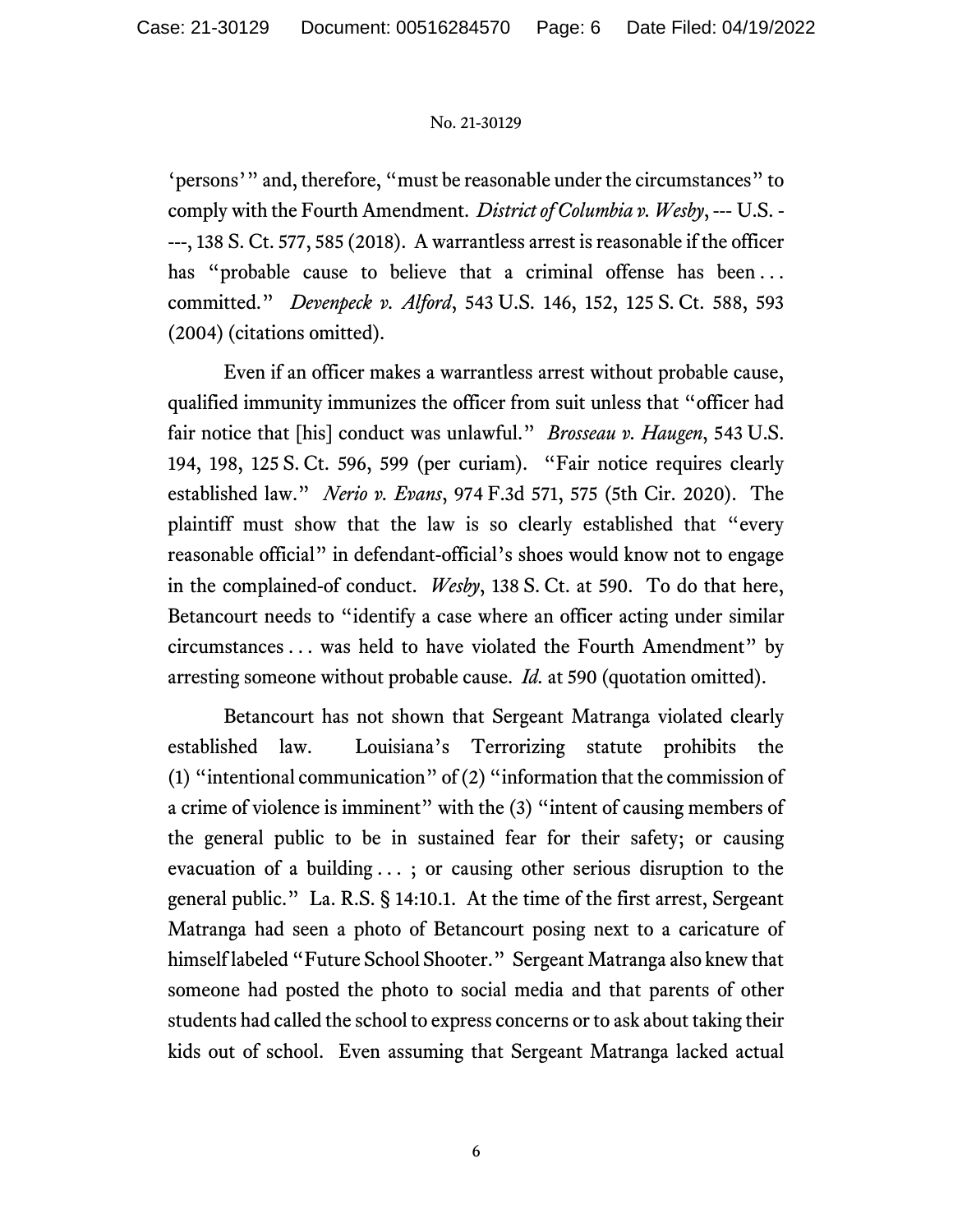probable cause, the court cannot conclude that *every* reasonable officer in his shoes would know that arresting Betancourt based on that information would violate the Fourth Amendment.

So, too, with the second arrest. At that time, Sergeant Matranga had interviewed both Betancourt and the student who drew the caricature. In his interview, Betancourt told Sergeant Matranga about the circumstances of the photo and insisted that it was all just a joke. Betancourt argues that Sergeant Matranga had no evidence of criminal intent and therefore lacked probable cause. But even so, the court cannot conclude that *every* reasonable officer with that information would so conclude.

More importantly, Betancourt does not even attempt to identify a single case where a court found that an officer violated the Fourth Amendment in similar circumstances. Nor has this court's research revealed any such case. It is not enough to merely invoke the general prohibition on arrests without probable cause.[5](#page-6-0) *See Vincent v. City of Sulphur*, 805 F.3d 543, 547 (5th Cir. 2015) ("Abstract or general statements of legal principle untethered to analogous or near-analogous facts are not sufficient to establish a right 'clearly' in a given context; rather, the inquiry must focus on whether

<span id="page-6-0"></span><sup>5</sup> The dissent attempts to identify relevant "clearly established" law in *Bigford v. Taylor*, 834 F.2d 1213 (5th Cir. 1988), and *Davidson v. City of Stafford, Tex.*, 848 F.3d 384 (5th Cir. 2017), two cases Betancourt's brief does not even cite. From those cases, the dissent extracts the principle that an officer "may not disregard facts tending to dissipate probable cause." *Bigford*, 834 F.2d at 1218. But neither case bears any resemblance to the circumstances Sergeant Matranga faced here. Thus, in relying on those cases to support its conclusion that Sergeant Matranga violated "clearly established" law, the dissent disregards the Supreme Court's repeated and unequivocal admonition that to show a violation of "clearly established" law requires "identify[ing] a case where an officer *acting under similar circumstances* . . . was held to have violated the Fourth Amendment." *White v. Pauly*, 137 S. Ct. 548, 552 (2017) (per curiam)(emphasis added); *see also Wesby*, 138 S. Ct. at 590 (invoking the same principle in case involving allegation that officer arrested person without probable cause).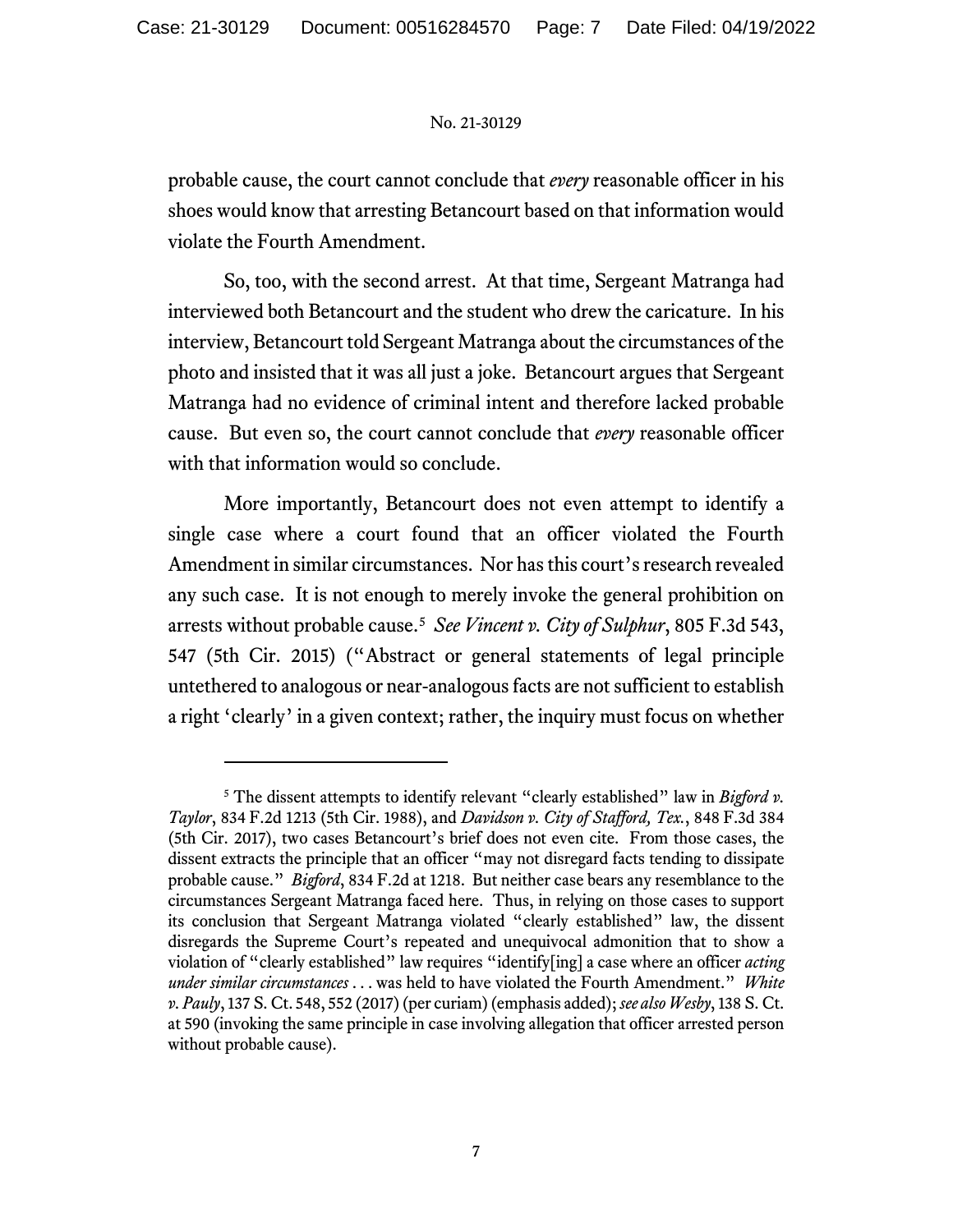a right is clearly established as to the specific facts of the case.") (citation omitted). Thus, Betancourt has not satisfied his burden to overcome the qualified immunity defense. We AFFIRM.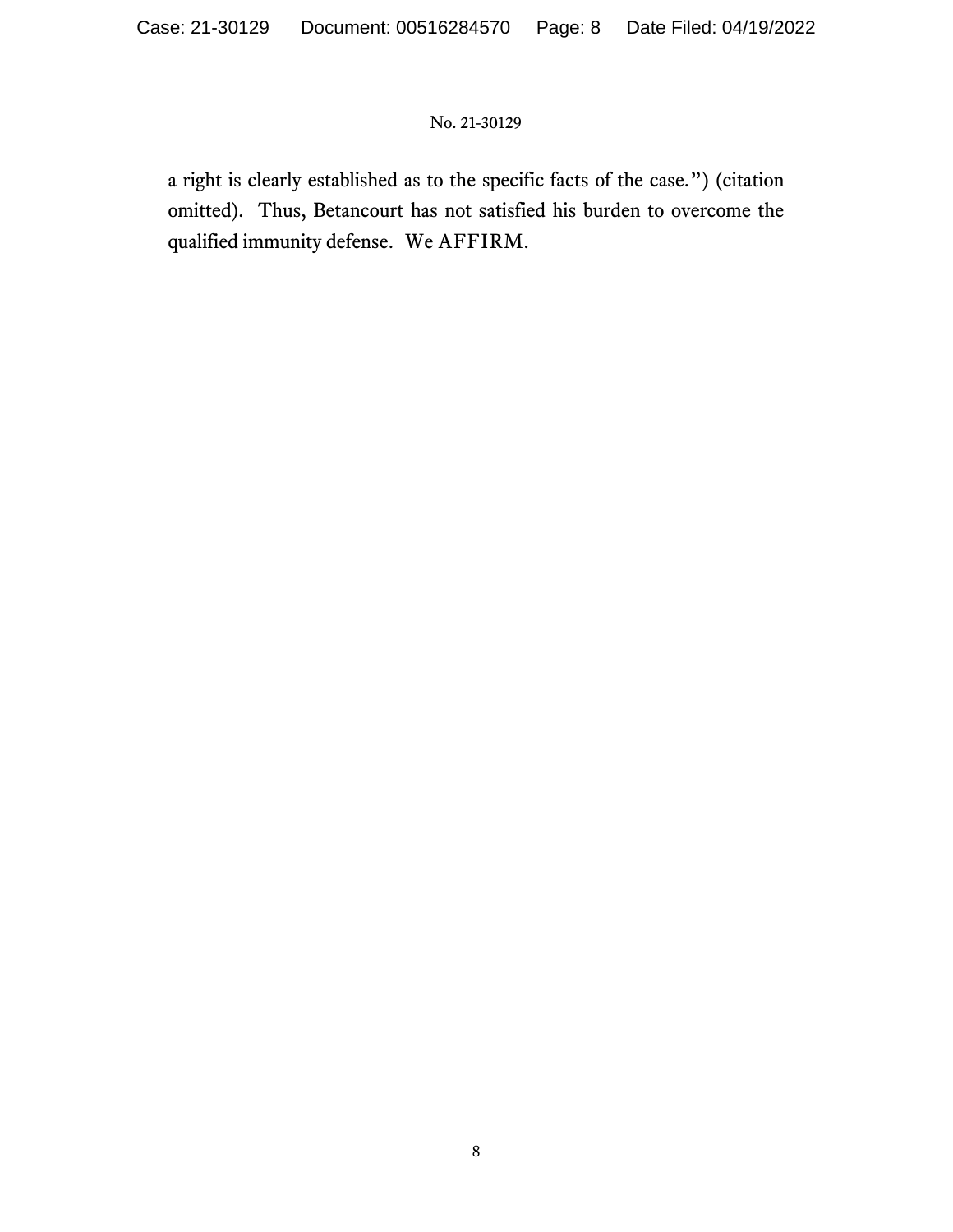Stuart Kyle Duncan, *Circuit Judge*, dissenting:

I respectfully dissent. No reasonable officer, knowing what Sergeant Matranga knew, would have thought Lennon Betancourt was guilty of anything. Lennon's arrest was based on an obviously satiric photo (1) that Lennon didn't take, (2) that Lennon didn't post online, and (3) that grew out of a classroom prank Lennon's own teacher was in on. Matranga knew all that—and yet he arrested Lennon, clapped him in jail, and misled the district attorney into charging him with "terrorizing," a crime punishable by a \$15,000 fine and 15 years in prison. Before these absurd charges were dropped, Lennon's mother had to hire a lawyer and Lennon was expelled from school. Qualified immunity does not protect the officer who orchestrated this outrageous clown show.

# I.

Probable cause to arrest<sup>[1](#page-8-0)</sup> turns on what the officer knew. *Devenpeck v*. *Alford*, 543 U.S. 146, 152 (2004). At first, Matranga knew only that parents were concerned about these online photos:



<span id="page-8-0"></span><sup>&</sup>lt;sup>1</sup> The majority does not address whether Matranga had probable cause to arrest Lennon because it agrees with the district court that neither arrest was objectively unreasonable under clearly established law. *See ante* at 7.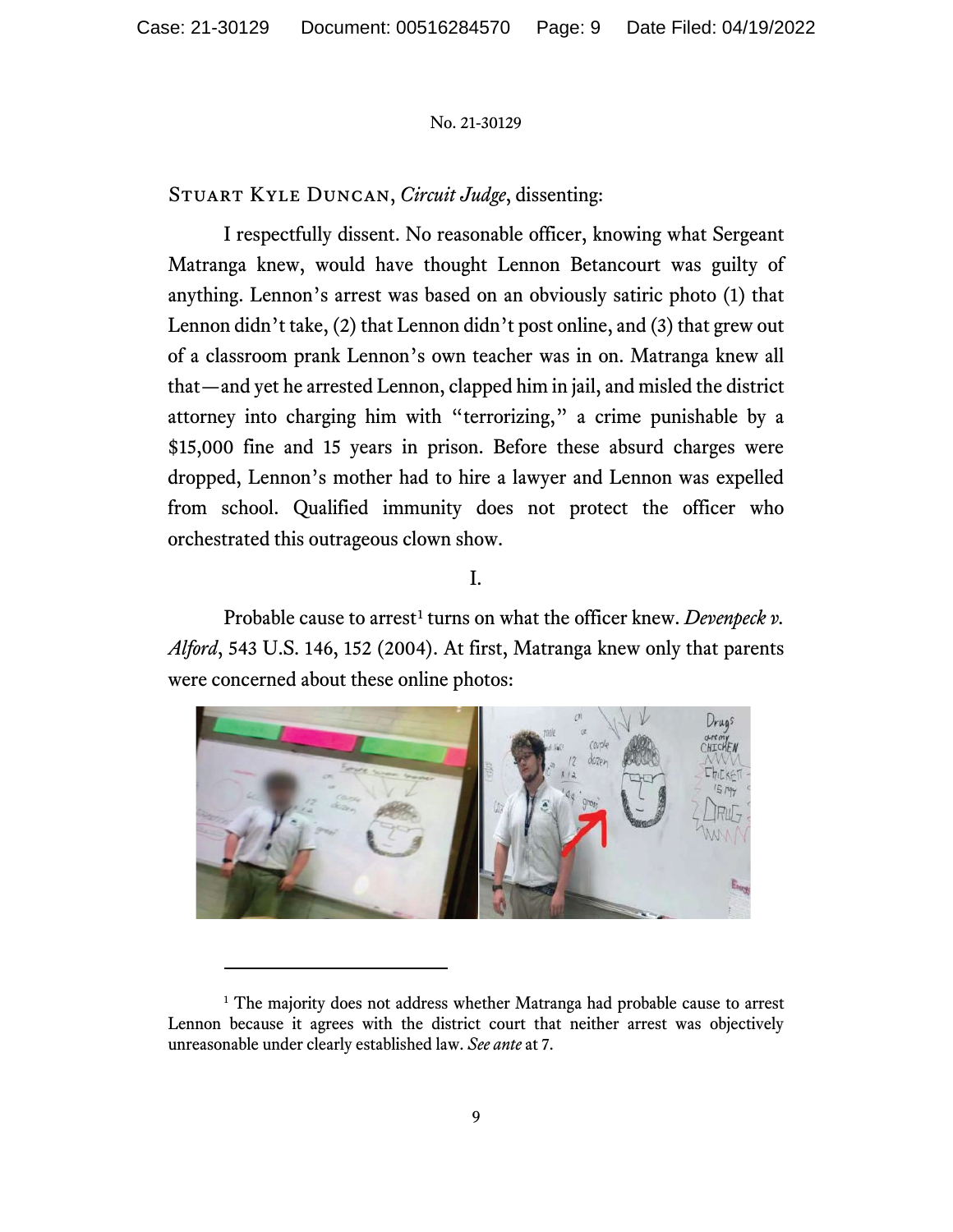Lennon stands beside a drawing labeled "Future School Shooter." Scrawled nearby are some math problems and the mysterious couplet, "DRUGS ARE" my Chicken / Chicken is my Drug." At this point, Matranga "had nothing more than a photograph" and "did not know who drew the picture, who labeled it, who posted the photographs on social media, or what Lennon meant to communicate by the pictures, if anything." *Stokes v. Faber*, 522 F. Supp. 3d 225, 235 (E.D. La. 2021). No matter. Matranga handcuffed Lennon, put him in the back of a patrol car, and drove him to the police station.

There, Lennon and another student, Wesley Marino, told Matranga the incident was a "joke." Their teacher, Guy Farber, had remarked that the "typical" school shooter was a "white male." Tasteless hilarity ensued because Lennon was the only white male in class. Students begged Lennon to "spare them," and he promised he would. Wesley then drew the caricature and labeled it "Future School Shooter." When students urged Lennon to pose for a photo, Farber told Lennon to "get it over with." Although Lennon didn't take the photos or post them, he told Matranga he knew they'd be put online.

Instead of investigating further (say, by interviewing the teacher), Matranga arrested Lennon for "terrorizing":

Terrorizing is the intentional communication of information that the commission of a crime of violence is imminent or in progress or that a circumstance dangerous to human life exists or is about to exist, with the intent of causing members of the general public to be in sustained fear for their safety; or causing evacuation of a building, a public structure, or a facility of transportation; or causing other serious disruption to the general public.

LA. REV. STAT.  $\S$  14.40.1(A). Matranga also wrote a highly abridged account of the incident in his probable cause report: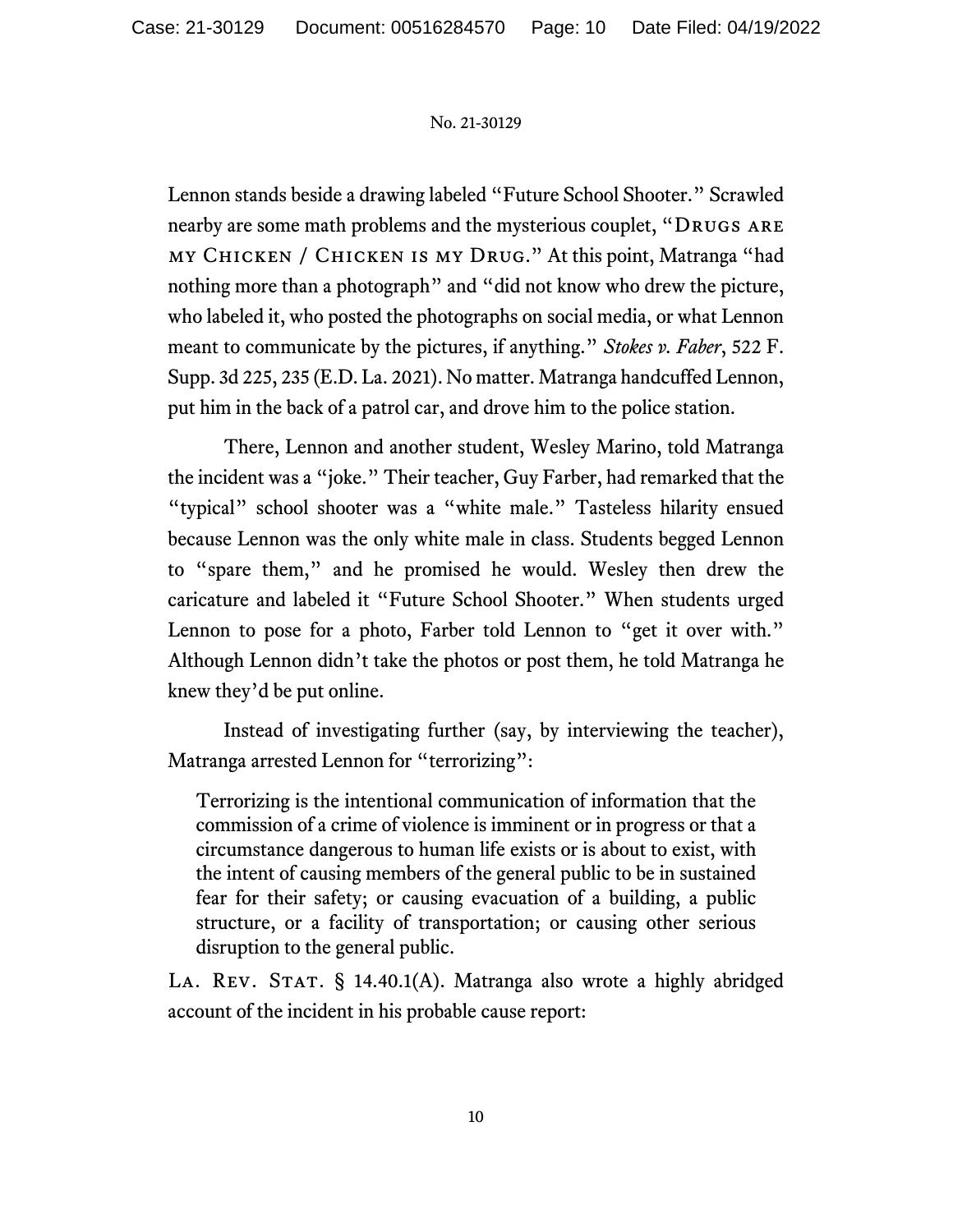#### **REMARKS**

ON 2-22-18 AT APPROXIMATELY 0730 I WAS INFORMED ABOUT A SOCIAL MEDIA POST THAT DEPICTED A DRAWING OF ARRESTEE WITH THE WORDS "FUTURE SCHOOL SHOOTER" WRITTEN ON TOP. DURING THE INVESTIGATON I OBTAINED COPYS OF THE PICTURE POSTED TO SOCIAL MEDIA.DEPICTING ARRESTEE POSING WITH THE DRAWING. IT SHOULD BE NOTED THAT ARRESTEE WAS AWARE WHILE POSING PICTURES WERE TAKEN TO BE POSTED. AT APPROXIMATELY 1022 ARRESTEE GAVE OFFICER A VOLUNTARY STATEMENT WITH HIS MOTHER'S PRESENCE ADMITTING TO KNOWING HE WAS BEING PHOTOGRAPHED AND POSTED TO SOCIAL MEDIA, CREATING TERROR IN THE SCHOOL, STUDENTS, FACULTY, STAFF AND PARENTS.

After spending the night in jail, Lennon was brought to juvenile court. He was released under house arrest and made to wear an electronic ankle bracelet. Based on Matranga's report, the district attorney charged Lennon with terrorizing. His mother hired a lawyer. Lennon was suspended from school and then expelled. A month later, the charges were dropped.

Matranga never had probable cause to arrest Lennon for terrorizing. "Probable cause [for a warrantless arrest] exists when all of the facts known by a police officer are sufficient for a reasonable person to conclude that the suspect had committed, or was in the process of committing, an offense." *Sam v. Richard*, 887 F.3d 710, 715 (5th Cir. 2018) (citation and internal quotation marks omitted). Before the first arrest, Matranga knew only that the photo was online. Maybe that gave Matranga reason to question Lennon. But arrest him for *terrorizing*? That offense requires (1) the "intentional communication" (2) "of information that the commission of a crime of violence is imminent or in progress," (3) "with the intent" of causing public fear or disruption. LA. REV. STAT.  $§$  14.40.1(A).

Matranga knew nothing to suggest Lennon had committed that crime. He didn't know who took the photo, who posted it, nor the first thing about why it was taken. So, he had no basis to believe *Lennon* had "intentionally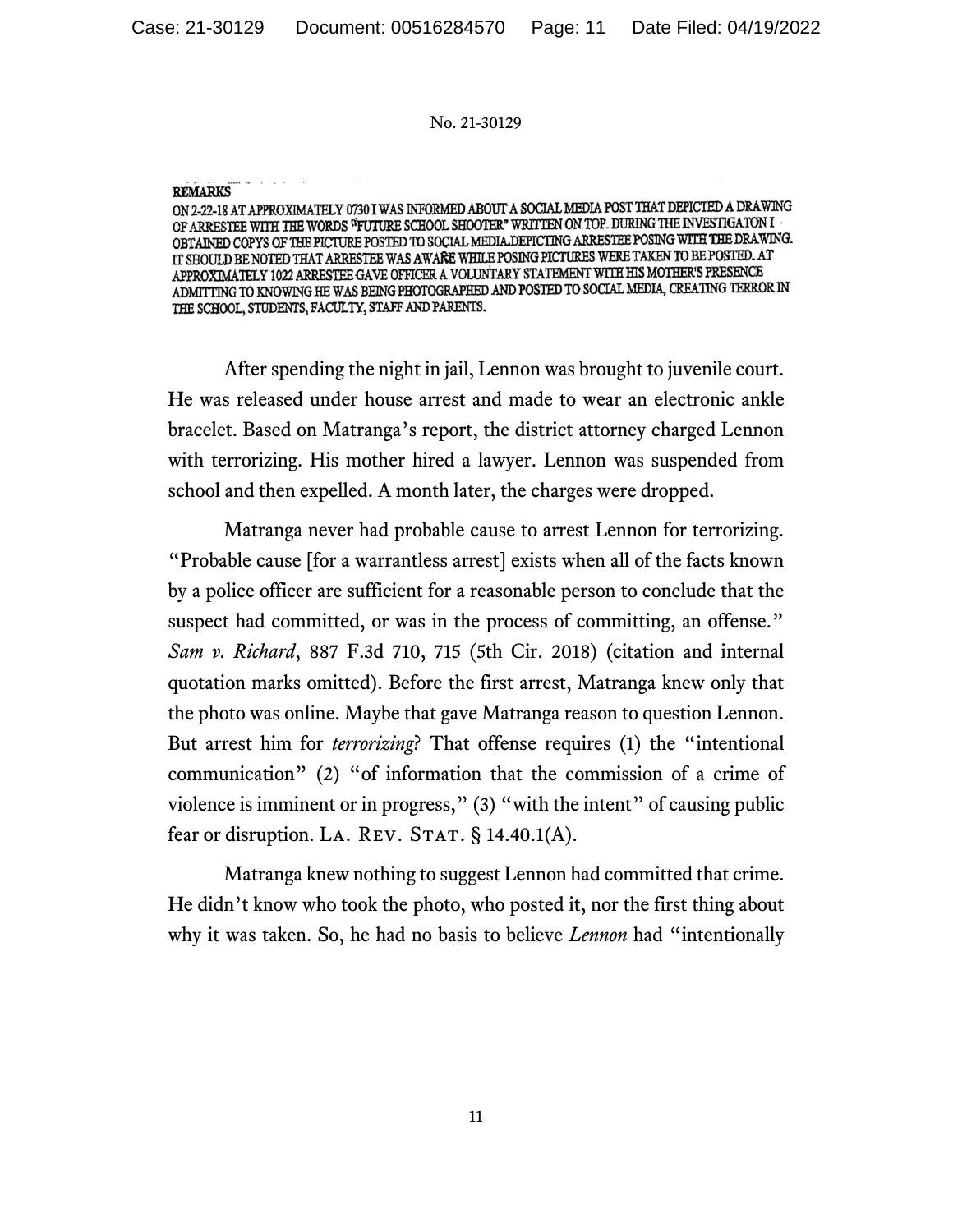communicat[ed]" anything. *Ibid.*[2](#page-11-0) And consider the photo's content— Lennon in a classroom standing beside a caricature labeled "Future School Shooter" next to math problems and "DRUGS ARE MY CHICKEN / Chicken is my Drug." Does that tableau of absurdity suggest "the commission of a crime of violence [was] imminent or in progress"? *Ibid.*[3](#page-11-1) Does it show "intent of causing members of the general public to be in sustained fear for their safety"? *Ibid.*[4](#page-11-2) No and no.

Probable cause for the second arrest is even weaker because officers "may not disregard facts tending to dissipate probable cause." *Bigford v. Taylor,* 834 F.2d 1213, 1218 (5th Cir. 1988). After interviewing Lennon and Wesley, Matranga learned: (1) Lennon didn't draw or label the caricature; (2) Lennon didn't post the photo, but only knew someone might; (3) the photo arose out of a class joke fomented by other students; and (4) Lennon's teacher encouraged him to pose for the photo. These facts dissolved any notion that Lennon had committed terrorizing. They confirmed that Lennon did nothing but pose for the photo; that no violence, imminent or otherwise, was being communicated; and that the whole thing was a joke in which no one had the "specific intent . . . to cause members of the general public to be in sustained fear for their safety." *State v. Lewis*, 2009-783 (La. App. 5 Cir. 5/28/10), 43 So.3d 973, 984.

<span id="page-11-0"></span><sup>2</sup>*Cf. State v. Jason*, 2008-1319 (La. App. 3 Cir. 5/6/09), 9 So. 3d 336, 340 (sufficient evidence of "intentional communication" under § 14.40.1 where defendant "ma[de] loud verbal threats and . . . scream[ed] and holler[ed] at several individuals").

<span id="page-11-1"></span><sup>3</sup> *Cf. State ex rel. RT*, 2000-0205 (La. 2/21/02), 781 So.2d 1239, 1242 (student's "discussion of hypothetical conduct" in describing a shooting scenario to classmate failed the imminence prong, which "is clearly an essential element of this part of the statute").

<span id="page-11-2"></span><sup>4</sup> *Cf. State v. Lewis*, 2009-783 (La. App. 5 Cir. 5/28/10), 43 So.3d 973, 985 (explaining that § 14.40.1 "requires specific intent, because the statutory definition of the crime of terrorizing includes the intent to accomplish a particular consequence").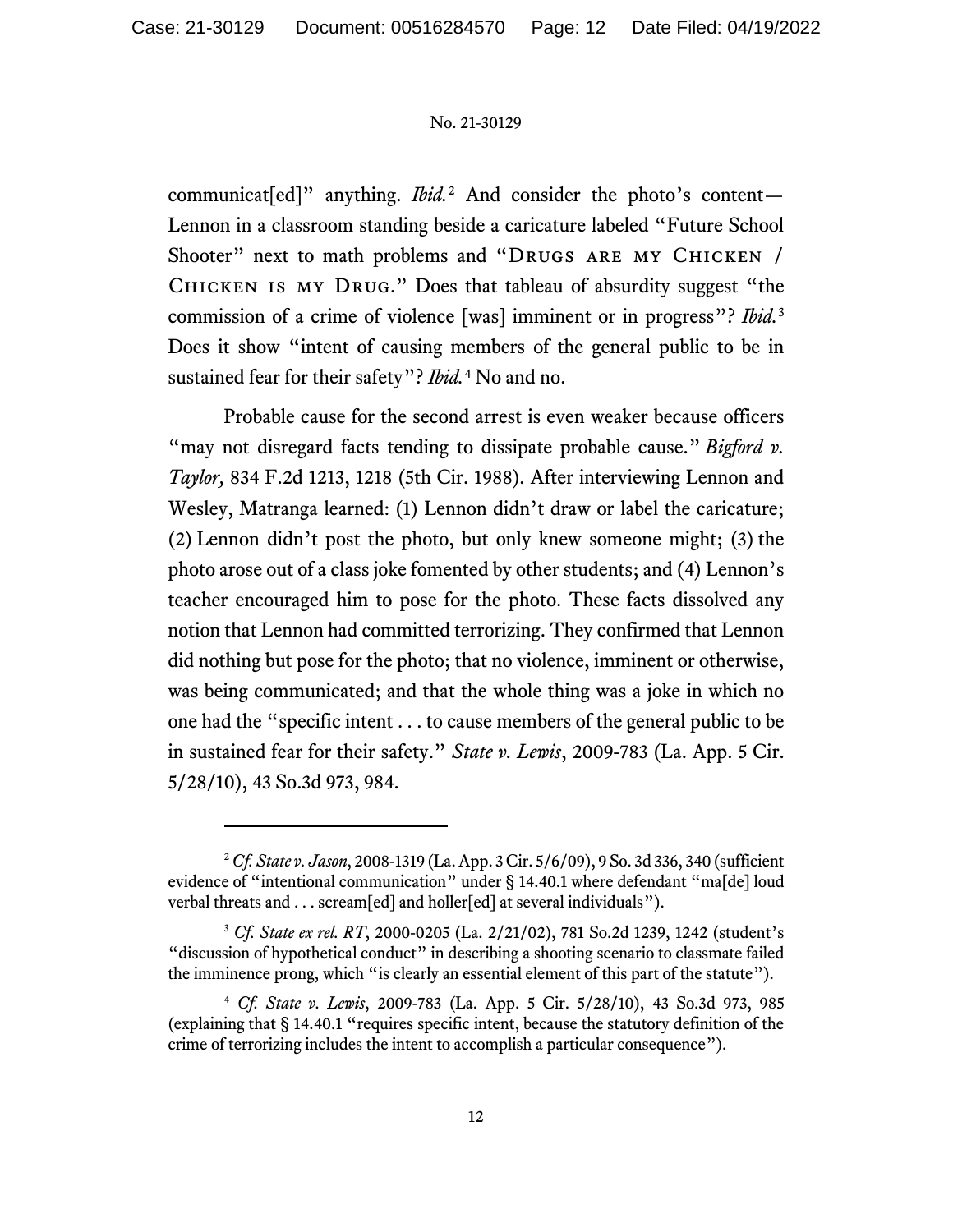But maybe Matranga is saved by the "independent intermediary" doctrine. "[I]f facts supporting an arrest are placed before an independent intermediary such as a magistrate or grand jury, the intermediary's decision breaks the chain of causation for false arrest, insulating the initiating party." *McLin v. Ard*, 866 F.3d 682, 689 (5th Cir. 2017) (citation omitted). Can Matranga use this escape hatch? I think not. The doctrine doesn't apply "if . . . the deliberations of the intermediary were in some way tainted by the actions of the defendant." *Arizmendi v. Gabbert*, 919 F.3d 891, 897 (5th Cir. 2019) (quoting *McLin*, 866 F.3d at 689). Here, the district attorney's decision to charge Lennon was "tainted" by Matranga's report, which omitted the glaring fact that the photo arose from a class joke egged on by the teacher.<sup>[5](#page-12-0)</sup> What's more, the report falsely implied that Lennon admitted to the crime:

Arrestee gave officer a voluntary statement with [sic] his mother's presence admitting to knowing he was being photographed and posted to social media, creating terror in the school, students, faculty, staff and parents.

The clumsy phrasing suggests Lennon "admitt[ed] to knowing" the posting would "creat[e] terror." But Lennon never did anything of the sort. [6](#page-12-1)

In sum, Matranga lacked probable cause to arrest Lennon for terrorizing.

<span id="page-12-0"></span><sup>5</sup> *Winfrey v. Rogers*, 901 F.3d 483, 497 (5th Cir. 2018) (where, "at best, it is not clear whether all the facts [were] presented to the grand jury, we [have held] that the independent-intermediary doctrine does not apply" (citation and internal quotation marks omitted); *Hale v. Fish*, 899 F.2d 390, 400 (5th Cir. 1990) ("If the facts omitted from an affidavit are 'clearly critical' to a finding of probable cause, then recklessness may be inferred from the proof of the omission itself.") (citation omitted).

<span id="page-12-1"></span><sup>6</sup> *See Hand v. Gary*, 838 F.2d 1420, 1428 (5th Cir. 1988) ("Any misdirection of the magistrate or the grand jury by omission or commission perpetuates the taint of the original official behavior.").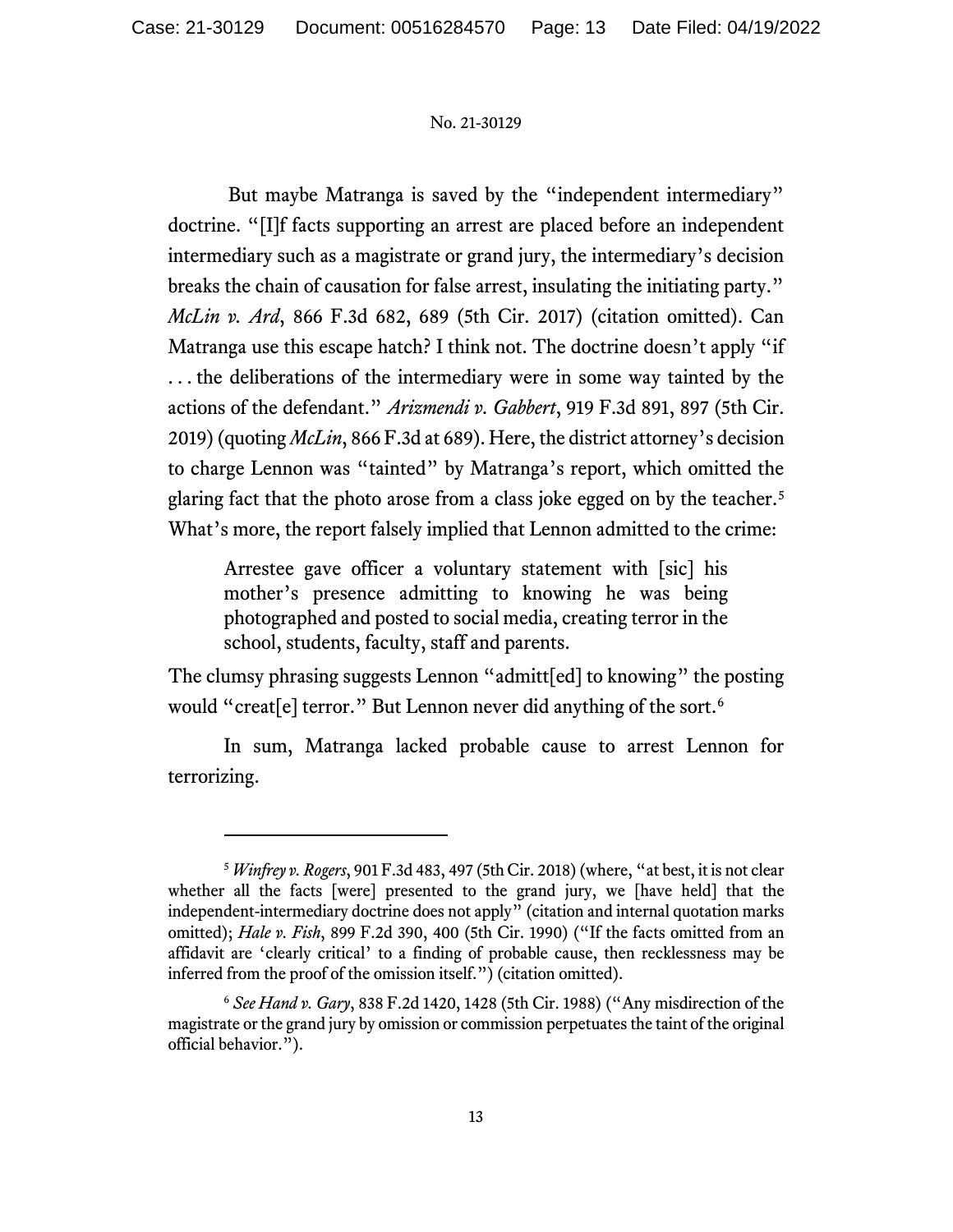## II.

Matranga would still enjoy qualified immunity, though, if he "reasonably but mistakenly" thought he had probable cause. *Sam*, 887 F.3d at 715 (quoting *District of Columbia v. Wesby*, 138 S. Ct. 577, 591 (2018)). His conduct must be measured by "the state of the law at the time of the incident." *Voss v. Goode*, 954 F.3d 234, 239 (5th Cir.), *cert denied*, 141 S. Ct. 662 (2020). While a directly-on-point case isn't necessary to find Matranga acted unreasonably, "existing precedent must have placed the statutory or constitutional question beyond debate." *Ibid.* (quoting *Kisela v. Hughes*, 138 S. Ct. 1148, 1152 (2018)). The pertinent rule must be "well defined," must make it "clear to a reasonable officer that his conduct was unlawful in the situation he confronted," and must not be defined "at a high level of generality." *Wesby*, 138 S. Ct. at 590 (citations omitted).

The majority concludes neither arrest was objectively unreasonable. *Ante* at 7. Regrettably, I must part ways as to the second arrest—the one after Matranga interviewed Lennon. It is "axiomatic" that "officers must know the factual predicate for probable cause prior to arrest." *Club Retro L.L.C. v. Hilton*, 568 F.3d 181, 207 (5th Cir. 2009) (citing *Sibron v. New York*, 392 U.S. 40, 62–63 (1968); *Henry v. United States*, 361 U.S. 98, 102 (1959)). [7](#page-13-0) As discussed, initially Matranga knew only that someone had posted a satiric photo labeled "Future School Shooter." Even assuming that justified the

<span id="page-13-0"></span><sup>7</sup> *See also Hunter v. Bryant*, 502 U.S. 224, 228 (1991) (probable cause existed at the moment of arrest when officers "possessed trustworthy information" sufficient to warrant a prudent man in believing the arrestee had violated the underlying statute); *Beck v. Ohio*, 379 U.S. 89, 93–95 (1964) (finding no probable cause when the record showed only a photo and "[did] not contain a single objective fact to support a belief by the officers that the petitioner was engaged in criminal activity at the time they arrested him").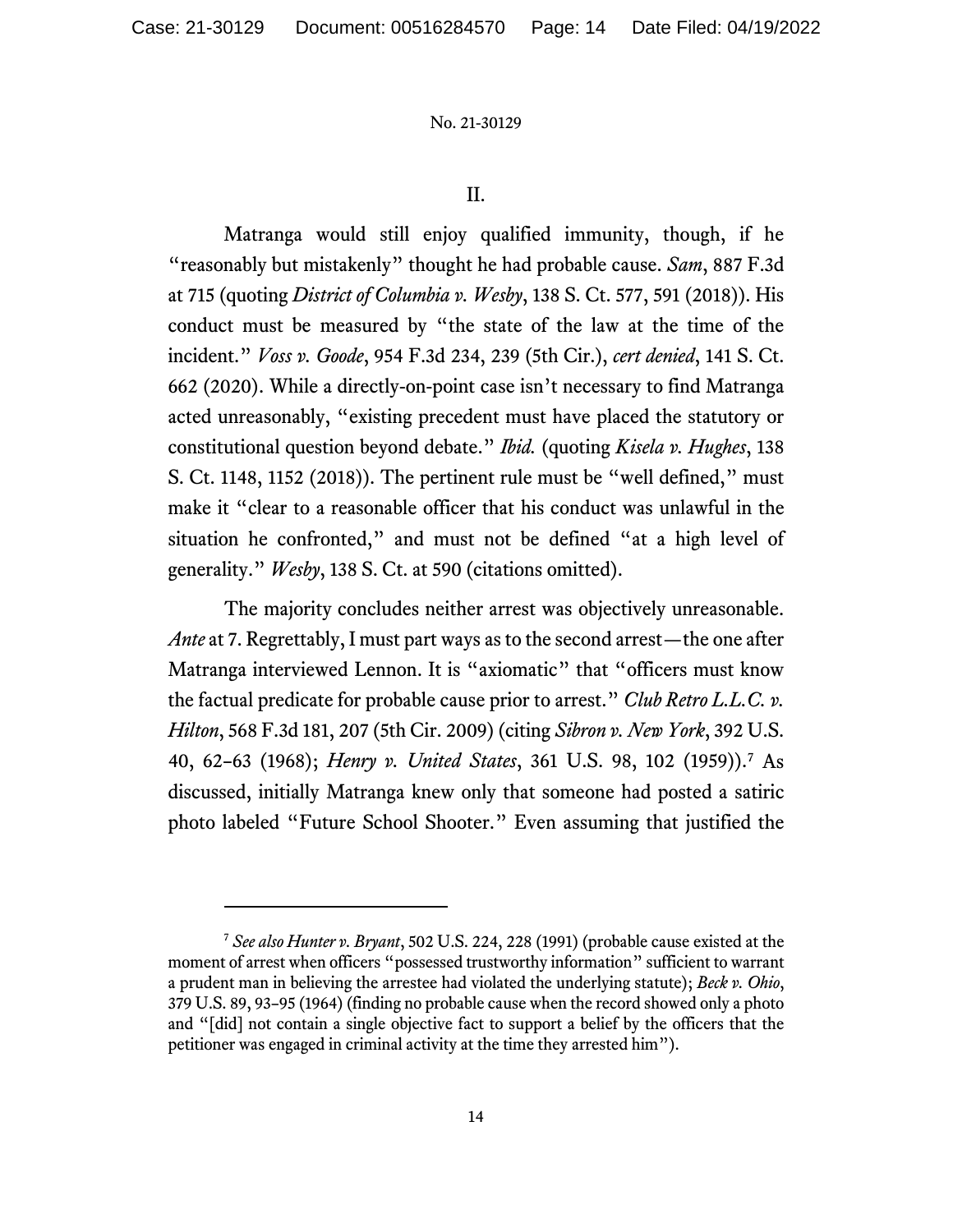first arrest, by the time of the second arrest any basis for probable cause had evaporated. And yet Matranga bulldozed ahead and arrested Lennon *again*.

An officer violates the Fourth Amendment if he makes a warrantless arrest while knowing facts negating any possibility the arrestee committed a crime. Officers "may not disregard facts tending to dissipate probable cause." *Bigford*, 834 F.2d at 1218. [8](#page-14-0) All officers are charged with knowing that basic principle, which is a "corollary . . . of the rule that the police may rely on the totality of facts available to them in establishing probable cause." *Ibid.*  (citations omitted). No decision by any court contradicts it. The principle is therefore "settled law" for qualified immunity purposes. *See Wesby*, 138 S. Ct. at 589–90 (rule is "settled" if established by "a robust 'consensus of cases of persuasive authority'") (citations omitted).

We recently applied this rule in *Davidson v. City of Stafford, Tex.*, 848 F.3d 384, 393–94 (5th Cir 2017). Officers arrested Davidson for making entry to an abortion clinic "impassable" or "unreasonably inconvenient or hazardous" under a Texas criminal statute. *Id.* at 392–93 (quoting Tex. PENAL CODE § 42.03). But the officers already knew that Davidson was merely stopping clinic patrons to offer them information, an action no "objectively reasonable officer" could have thought violated the statute. *Id.* at 393. We concluded the arrest "violated Davidson's clearly established

<span id="page-14-0"></span><sup>8</sup> *See Kuehl v. Burtis*, 173 F.3d 646, 650 (8th Cir. 1999) ("[a]n officer contemplating an arrest is not free to disregard plainly exculpatory evidence, even if substantial inculpatory evidence (standing by itself) suggests that probable cause exists"); *Garcia v. Does*, 779 F.3d 84, 93 (2d Cir. 2015) (citation omitted) ("probable cause may be defeated if the officer deliberately disregards facts known to him which establish justification"); *Ramirez v. City of Buena Park*, 560 F.3d 1012, 1023–24 (9th Cir. 2009) (courts cannot ignore "facts tending to dissipate probable cause" because probable cause is a totality-of-the-circumstances determination).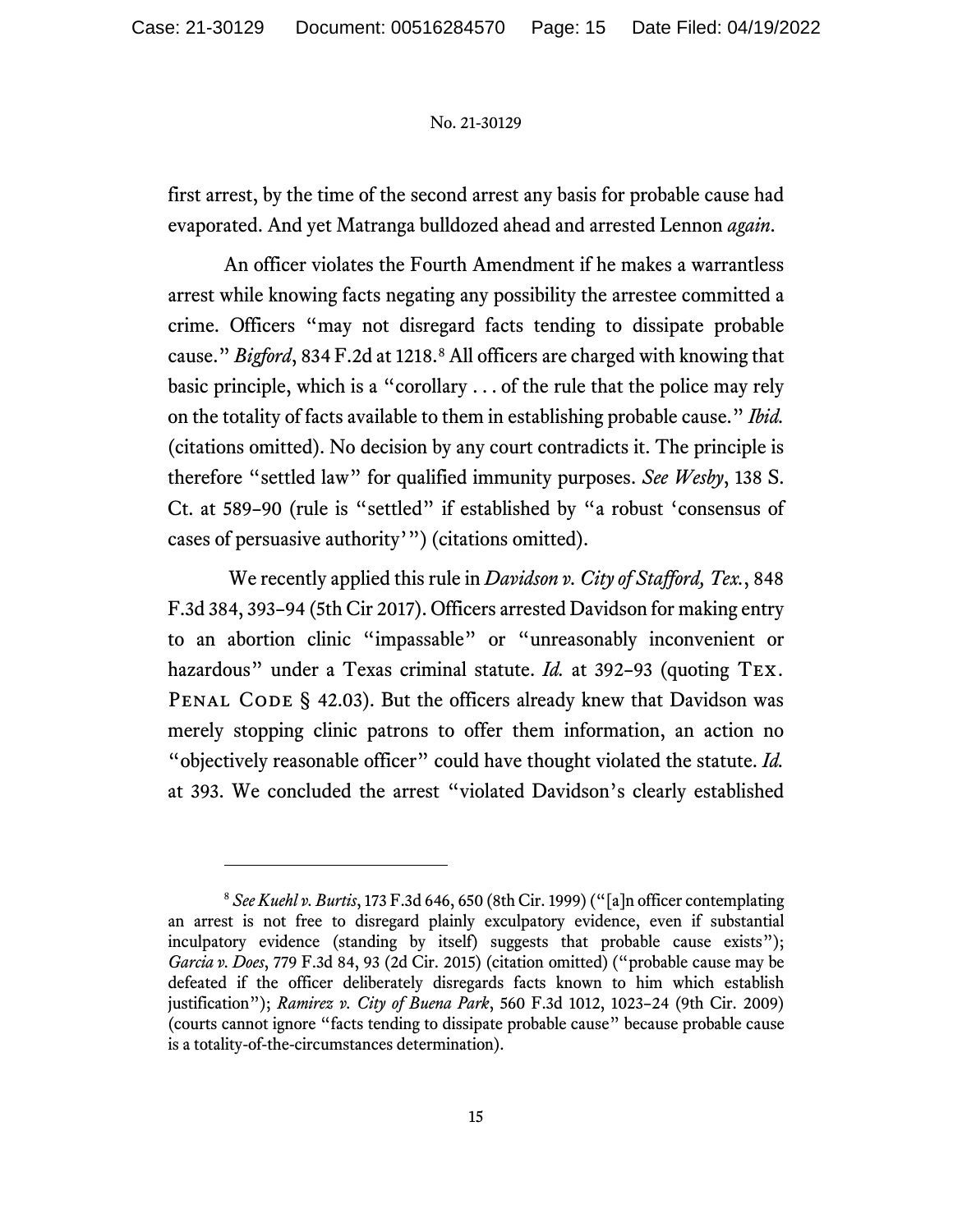rights," *inter alia*, "to be free from false arrest." *Ibid.* (quoting *Club Retro*, 568 F.3d at 206."[9](#page-15-0)

So too here. Given what Matranga knew before the second arrest, no "objectively reasonable officer in [his] position" could have believed Lennon had violated the terrorizing statute. *Ibid.* And, like the officers in *Davidson*, Matranga showed no familiarity with the state law supposedly justifying the arrest. *Cf. ibid.* ("A review of Texas state court decisions applying § 42.03 further supports our holding that no reasonable officer would conclude that probable cause existed to arrest Davidson."). Contrary to the district court's suggestion, *see Stokes*, 522 F. Supp. 3d at 236, our cases routinely assess probable cause to arrest by reference to state law.[10](#page-15-1) Nothing in the statute or the caselaw justified Matranga's belief that Lennon had committed terrorizing by allowing his photo to be taken in front a caricature of himself labeled "Future School Shooter," especially after he learned about the innocuous origins of the photo.<sup>[11](#page-15-2)</sup>

In short, no reasonable officer would have concluded there was probable cause to arrest Lennon for terrorizing or for any other crime, especially after the officer learned facts dissipating any probable cause. I

<span id="page-15-0"></span><sup>9</sup> We held the arrest "also" violated Davidson's First Amendment rights. *Id.* at 394 (citations omitted).

<span id="page-15-1"></span><sup>10</sup> *See Davidson*, 848 F.3d at 393 (referring to Texas decisions); *see also, e.g.*, *Voss*, 954 F.3d at 239 (judging probable cause by reference to interpretations of Texas Penal Code); *Club Retro*, 586 F.3d at 204 (judging probable cause by reference to various Louisiana statutes and Parish ordinances); *Bigford*, 834 F.3d at 1218 (judging probable cause in part by reference to meaning of Texas Certificate of Title Act).

<span id="page-15-2"></span><sup>11</sup> *See, e.g.*, *Lewis*, 43 So.3d at 985 ("[T]errorizing requires specific intent, because the statutory definition of the crime of terrorizing includes the intent to accomplish a particular consequence, *i.e.*, the intent to cause members of the general public to be in sustained fear for their safety, or to cause evacuation of a public building, a public structure, or a facility of transportation, or to cause other serious disruption to the general public.").